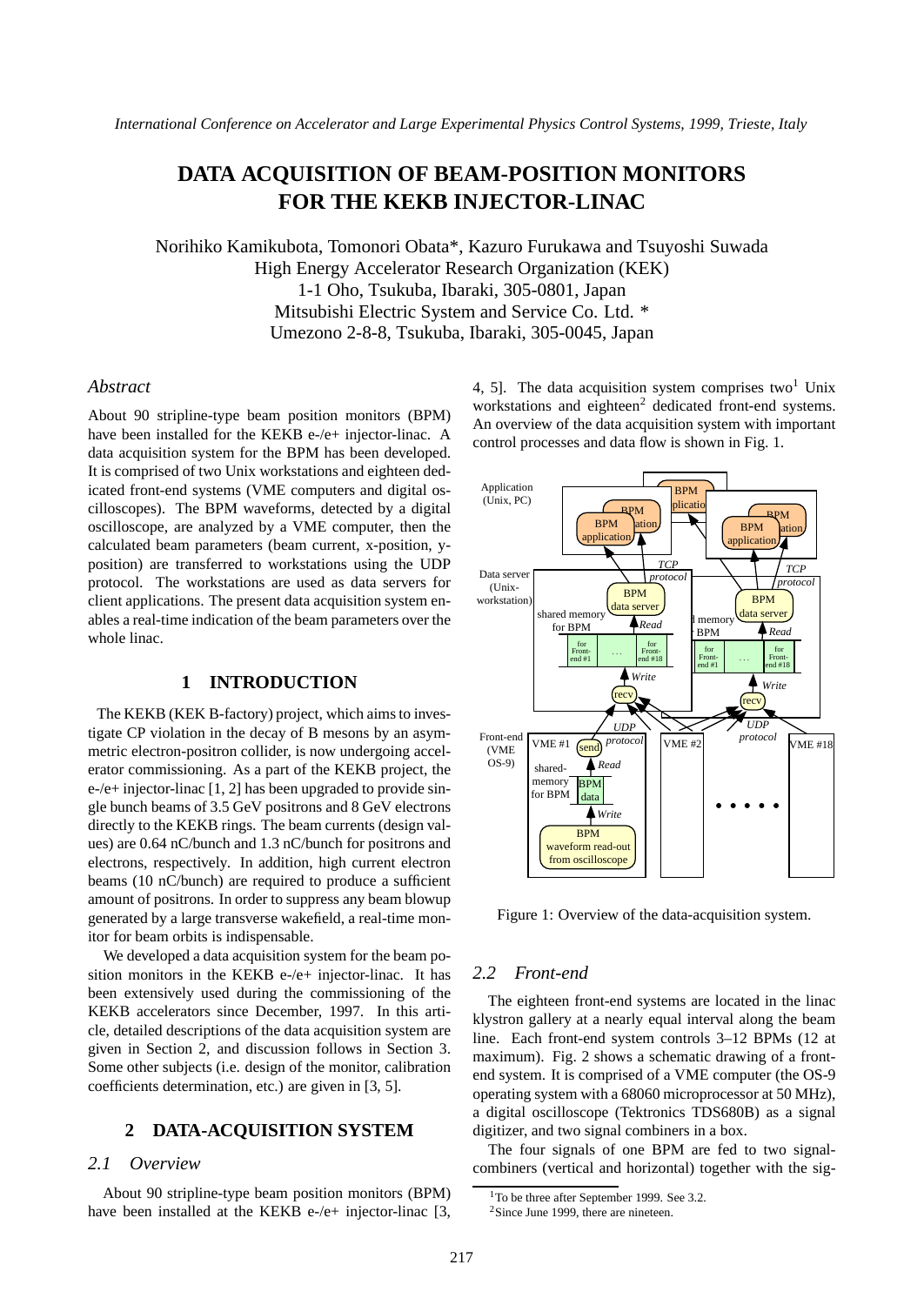nals from other BPMs. Delay cables (7ns) are used to avoid waveform overlaps at the signal combiners. The two combined signals are digitalized by an oscilloscope at a sampling rate of 5 GHz. The digitalized signals are analyzed by a VME computer in order to deduce the beam parameters (beam-current, x-position, y-position), taking into account the calibration coefficients.<sup>3</sup>



Figure 2: Schematic drawing of a front-end system.

Trigger pulse signals, which are synchronized with the linac beam, are provided to all front-end systems at 0.7 Hz cycle. These signals are used to start the data taking cycle of each front-end system. The trigger rate is limited by the GPIB communication throughput between the VME computer and the oscilloscope.

# *2.3 Data Servers*

Calculated beam parameters at a front-end are transferred to the Unix workstations with the UDP protocol, where data servers are available (see Fig. 1). The workstations are the same ones for the injector-linac control system [6, 7].

Two data servers have been prepared to realize higher redundancy, as well as to distribute the CPU loads over the existing workstations. In order to reduce the network traffic, data transfer is done when the beam positions and currents are renewed at a front-end. As a result, the traffic rate between the front-end systems and the Unix workstations is always constant (25 frames per second, 0.7 Hz x 18 x 2).

Unix workstations store the most recent ten data sets for each front-end in shared memory. The data server returns averaged values by using this cached data. The use of cached data greatly decreases the total amount of the network traffic and the workstation CPU load.

## *2.4 BPM Applications*

All of the BPM applications receive the latest beam parameters by sending requests to one of the data servers. This communication is made with the TCP-protocol using the standard format of the injector-linac control system. Typical response times are 1–10 ms, depending on the CPU power of the application side computer.

Some applications with real-time graphical presentation have been developed. An example, which runs with the X-window environment, is shown in Fig. 3. This application can show the positions (x and y) and beam-currents of the entire linac with a refresh interval of 2–5 seconds. It is interesting that the graphic part of the application is generated by using the resources of the SAD computers<sup>4</sup> at the KEKB-ring control system. Thus, this is an example of successful communication between two different control systems.

More important applications of the BPM are feedbacks of the energies and the orbits. The feedback applications have been developed in order to suppress beam instabilities over long-term operation. As of July 1999, there are roughly 20 feedback applications, and among them 10 are always running during normal operation [10, 11].



Figure 3: Example of a graphic application of the BPM.

#### **3 DISCUSSION**

#### *3.1 Performance*

Though the injector-linac can be operated at 50 pps (pulses per second) at maximum, the data-acquisition rate of the present system is 0.7 Hz (see 2.2).

The position resolutions have been measured using single bunch electron beams [3, 5]. The measured values are 0.12 mm for a beam of 1 nC/bunch, and 0.098 mm for 7 nC/bunch, respectively. These values agree well with the design value (0.1 mm).

 $3$ Detail description on the calibration coefficients is given in [3, 5].

<sup>4</sup>SAD, Strategic Accelerator Design, is a computer program complex for accelerator design. It has been developed in KEK since 1986. See [8] for more detail.